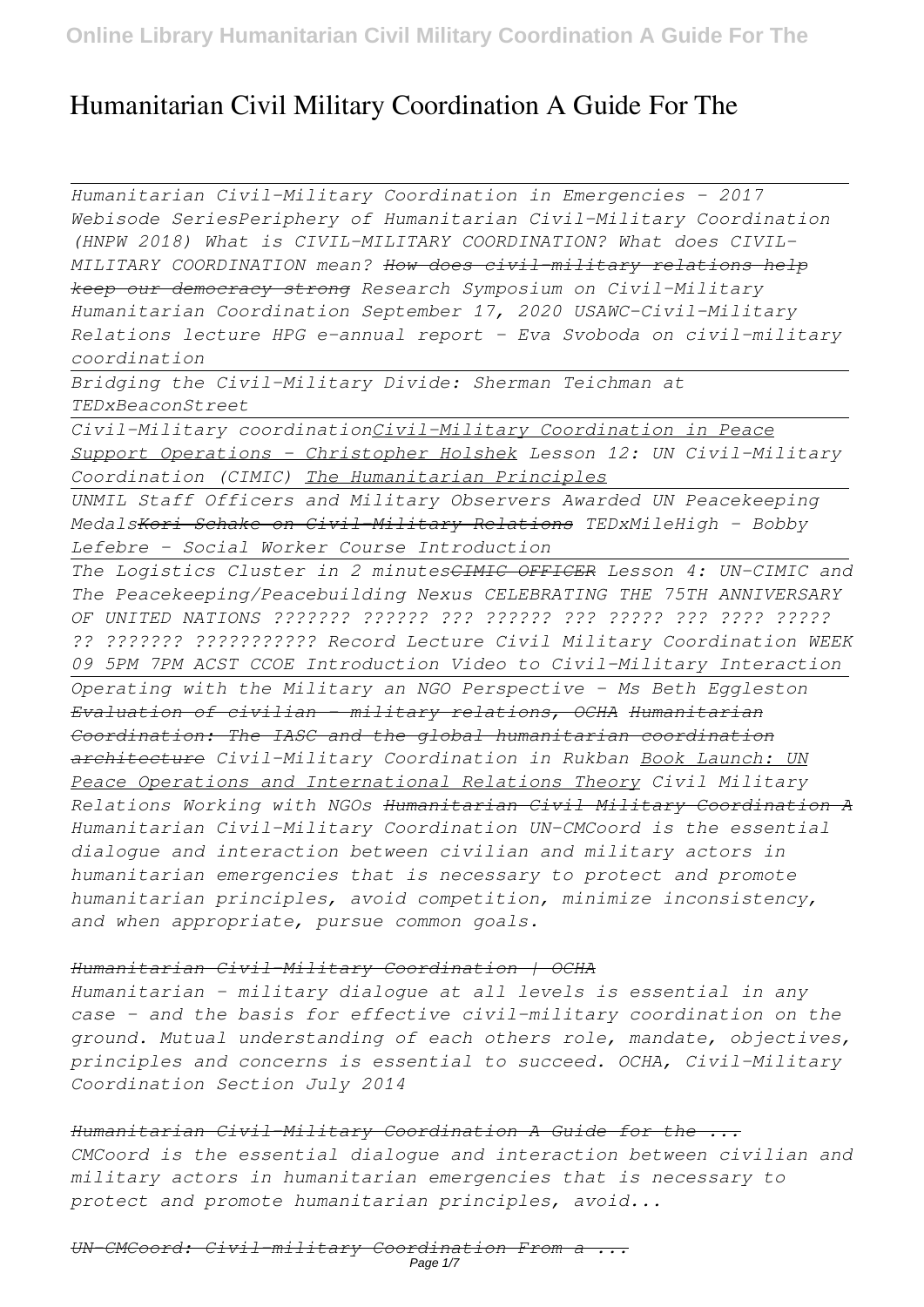*The United Nations Humanitarian Civil-Military Coordination eCourse (UN-CMCoord eCourse) is an online learning experience that brings together practitioners, experts and relevant resources to...*

#### *United Nations Humanitarian Civil-Military Coordination ...*

*Civil-Military Coordination. ... Oslo Guidelines on the Use of Foreign Military and Civil Defence Assets in Disaster Relief; ... OCHA coordinates the global emergency response to save lives and protect people in humanitarian crises. We advocate for effective and principled humanitarian action by all, for all.*

# *Civil-Military Coordination | HumanitarianResponse*

*This paper is concerned specifically with humanitarian civil– military coordination or 'CMCoord' as defined by the Office for the Coordination of Humanitarian Affairs (OCHA) and the Inter- Agency Standing Committee (IASC).1This is 'the essential dialogue and interaction between civilian and military actors in humanitarian emergencies that is necessary to protect and*

# *Trends and challenges in humanitarian civil–military ...*

*The United Nations Humanitarian Civil–Military Coordination (UN-CMCoord) function has a key role to play in facilitating this interaction.*

# *The United Nations Humanitarian Civil Military ...*

*The European Union promotes the coordination between civilian and military actors in emergencies. Humanitarian Civil-Military Coordination (CMCoord) is necessary to protect and promote humanitarian principles, avoid competition between civilian and military capacities, minimise inconsistency, and when appropriate, pursue common goals.*

# *Civil-Military Cooperation in Emergencies | European Civil ...*

*Civil-military coordination in humanitarian crises is a controversial issue, particularly for humanitarian actors. There is anxiety about cooption and contagion by the military, about trade-offs between enduring political solutions and long-term basic assistance and about the relationship between principles and pragmatism in the delivery of aid.*

# *Civil-military coordination: the state of the debate ...*

*A multi-stakeholder Regional Consultative Group (RCG) on Humanitarian Civil-Military Coordination for Asia and the Pacific was formed in 2014 to act as a regional forum that brings together the humanitarian, civilian and military actors involved in disaster response preparedness planning and disaster response in the region. As outlined in the RCG Terms of Reference, the RCG was formed to:*

## *Civil-Military Coordination Working Group ...*

*Serves as a senior operations and policy officer, focusing on*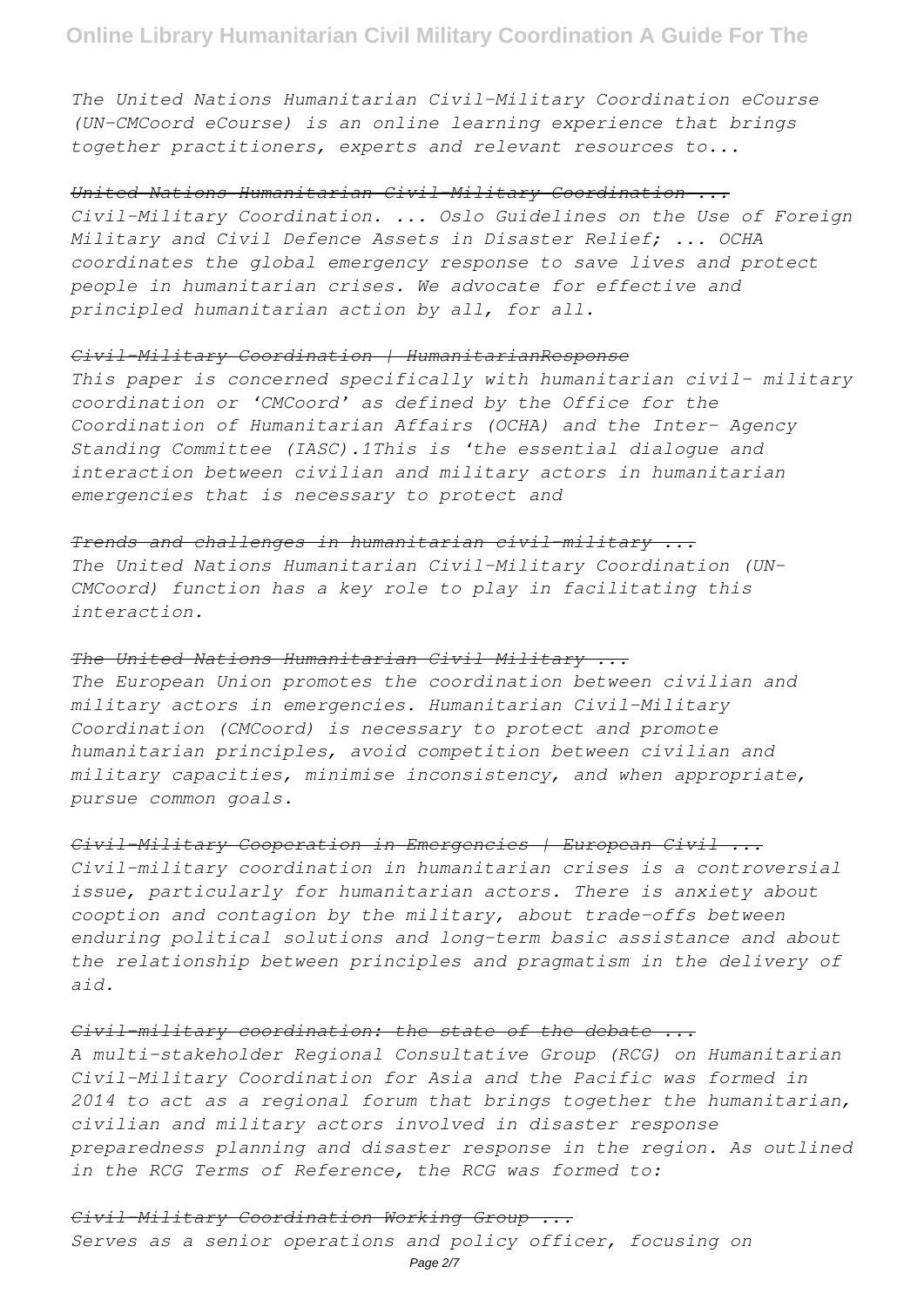*Humanitarian Civil-Military Coordination as part of OCHA's overall humanitarian coordination mandate; helps prepare supports UN Civil...*

#### *UN Careers*

*Humanitarian Affairs Officer/Civil-Military Coordination (TJO), P3 (Temporary Job Opening) Job Code Title: HUMANITARIAN AFFAIRS OFFICER: Department/Office: Office for the Coordination of...*

## *UN Careers*

*Civil-military coordination is efforts to coordinate activities in peacekeeping or humanitarian assistance missions during United Nations (UN) operations. Civil-military cooperation seeks to gain unity of effort among military forces, police agencies and civilian organizations engaged in such operations.*

### *Civil-military coordination - Wikipedia*

*By operational volume and finance, humanitarian action is overwhelmingly a response to the impact of conflict and violence on people. Armed actors thus occupy the humanitarian operating environment in a variety of roles, and civil-military coordination responds to the need for coexistence, mutual respect, and a certain degree of cooperation.*

#### *Civil-military coordination - PHAP*

*However, in recent years civil–military coordination has faced a number of major and often interconnected challenges, including expanded international intervention in fragile and conflict-affected states, the increased frequency and scale of natural disasters related to climate change and the rapid proliferation of humanitarian actors.*

#### *Civil-military coordination: the search for common ground ...*

*It addresses coordination between civilian humanitarian actors and official, internationally deployed military actors involved in crisis response work. It may also serve to guide humanitarian health actors that are coordinating with national militaries within their own borders and with civil defence and civil protection units.*

#### *Civil-military coordination during humanitarian health action*

*Over the past two decades, the field of humanitarian civil-military coordination (CMCoord) has developed with the strategic aim of promoting effective and efficient humanitarian action, especially in contexts where it is necessary and appropriate to incorporate military and civil defence assets into humanitarian assistance and disaster relief operations.*

# *Re-assessing the Civil-Military Coordination Service of ...*

*civil–military coordination is critical to protecting humanitarian principles and, therefore, ensuring an effective humanitarian response. UN-CMCoord officers or focal points facilitate the interaction with military actors, ensuring a principled humanitarian*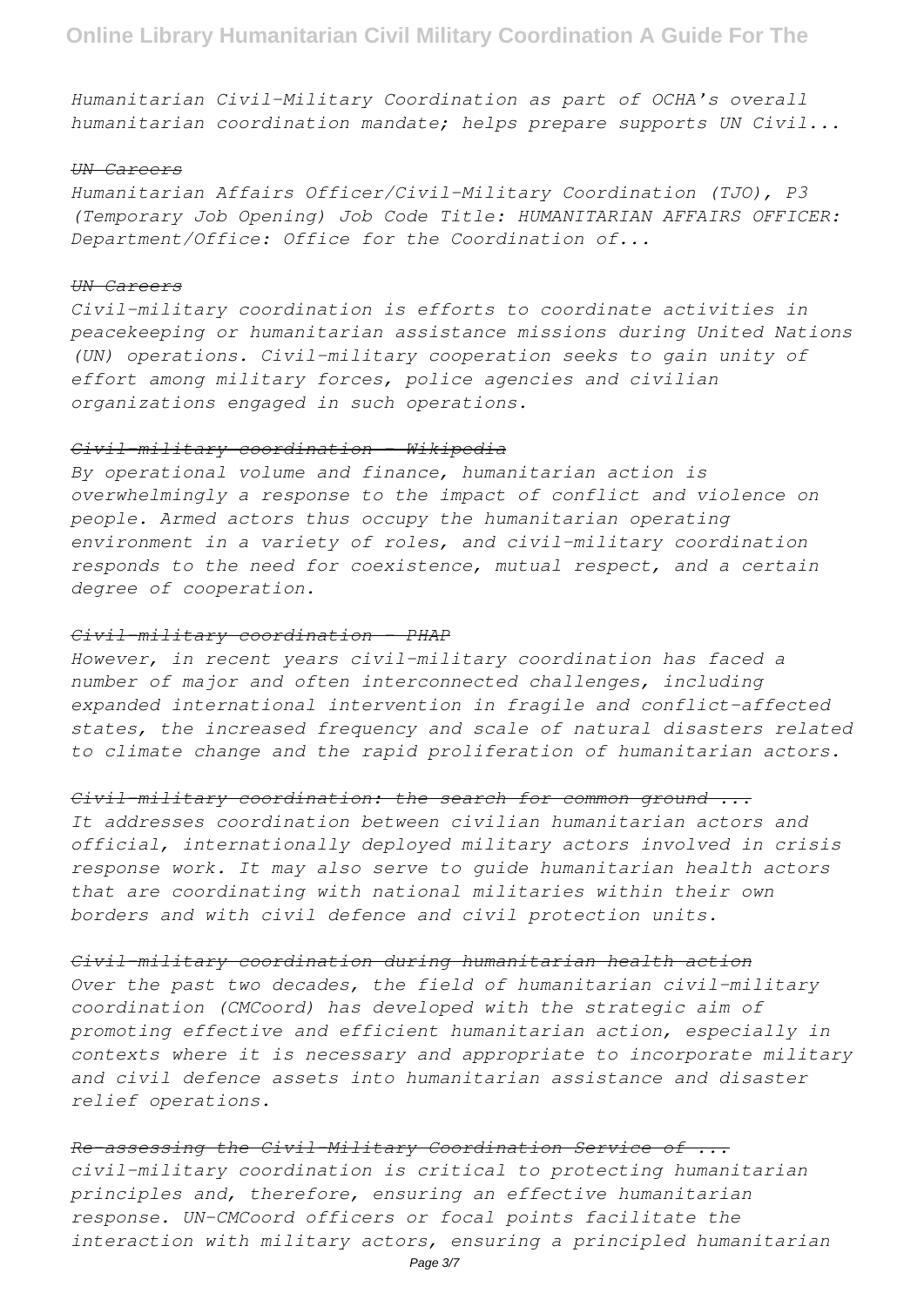*approach by both (I) NGOs and the UN.*

*Humanitarian Civil-Military Coordination in Emergencies - 2017 Webisode SeriesPeriphery of Humanitarian Civil-Military Coordination (HNPW 2018) What is CIVIL-MILITARY COORDINATION? What does CIVIL-MILITARY COORDINATION mean? How does civil-military relations help keep our democracy strong Research Symposium on Civil-Military Humanitarian Coordination September 17, 2020 USAWC-Civil-Military Relations lecture HPG e-annual report - Eva Svoboda on civil-military coordination* 

*Bridging the Civil-Military Divide: Sherman Teichman at TEDxBeaconStreet*

*Civil-Military coordinationCivil-Military Coordination in Peace Support Operations - Christopher Holshek Lesson 12: UN Civil-Military Coordination (CIMIC) The Humanitarian Principles*

*UNMIL Staff Officers and Military Observers Awarded UN Peacekeeping MedalsKori Schake on Civil-Military Relations TEDxMileHigh - Bobby Lefebre - Social Worker Course Introduction*

*The Logistics Cluster in 2 minutesCIMIC OFFICER Lesson 4: UN-CIMIC and The Peacekeeping/Peacebuilding Nexus CELEBRATING THE 75TH ANNIVERSARY OF UNITED NATIONS ??????? ?????? ??? ?????? ??? ????? ??? ???? ????? ?? ??????? ??????????? Record Lecture Civil Military Coordination WEEK 09 5PM 7PM ACST CCOE Introduction Video to Civil-Military Interaction Operating with the Military an NGO Perspective - Ms Beth Eggleston Evaluation of civilian - military relations, OCHA Humanitarian Coordination: The IASC and the global humanitarian coordination architecture Civil-Military Coordination in Rukban Book Launch: UN Peace Operations and International Relations Theory Civil Military Relations Working with NGOs Humanitarian Civil Military Coordination A Humanitarian Civil-Military Coordination UN-CMCoord is the essential dialogue and interaction between civilian and military actors in humanitarian emergencies that is necessary to protect and promote humanitarian principles, avoid competition, minimize inconsistency, and when appropriate, pursue common goals.*

#### *Humanitarian Civil-Military Coordination | OCHA*

*Humanitarian - military dialogue at all levels is essential in any case – and the basis for effective civil-military coordination on the ground. Mutual understanding of each others role, mandate, objectives, principles and concerns is essential to succeed. OCHA, Civil-Military Coordination Section July 2014*

*Humanitarian Civil-Military Coordination A Guide for the ... CMCoord is the essential dialogue and interaction between civilian and military actors in humanitarian emergencies that is necessary to protect and promote humanitarian principles, avoid...*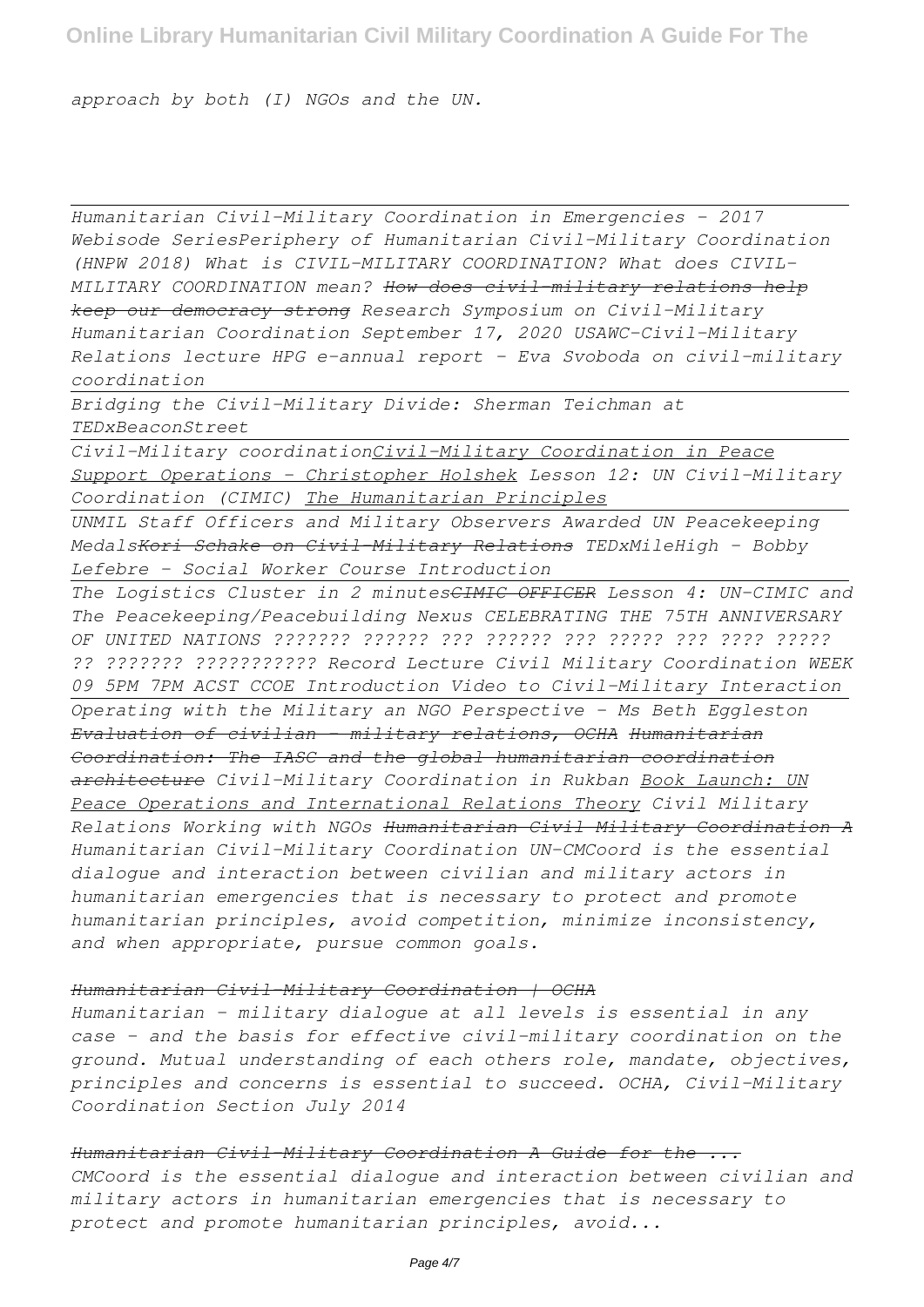# *UN-CMCoord: Civil-military Coordination From a ...*

*The United Nations Humanitarian Civil-Military Coordination eCourse (UN-CMCoord eCourse) is an online learning experience that brings together practitioners, experts and relevant resources to...*

## *United Nations Humanitarian Civil-Military Coordination ...*

*Civil-Military Coordination. ... Oslo Guidelines on the Use of Foreign Military and Civil Defence Assets in Disaster Relief; ... OCHA coordinates the global emergency response to save lives and protect people in humanitarian crises. We advocate for effective and principled humanitarian action by all, for all.*

# *Civil-Military Coordination | HumanitarianResponse*

*This paper is concerned specifically with humanitarian civil– military coordination or 'CMCoord' as defined by the Office for the Coordination of Humanitarian Affairs (OCHA) and the Inter- Agency Standing Committee (IASC).1This is 'the essential dialogue and interaction between civilian and military actors in humanitarian emergencies that is necessary to protect and*

## *Trends and challenges in humanitarian civil–military ...*

*The United Nations Humanitarian Civil–Military Coordination (UN-CMCoord) function has a key role to play in facilitating this interaction.*

## *The United Nations Humanitarian Civil Military ...*

*The European Union promotes the coordination between civilian and military actors in emergencies. Humanitarian Civil-Military Coordination (CMCoord) is necessary to protect and promote humanitarian principles, avoid competition between civilian and military capacities, minimise inconsistency, and when appropriate, pursue common goals.*

# *Civil-Military Cooperation in Emergencies | European Civil ...*

*Civil-military coordination in humanitarian crises is a controversial issue, particularly for humanitarian actors. There is anxiety about cooption and contagion by the military, about trade-offs between enduring political solutions and long-term basic assistance and about the relationship between principles and pragmatism in the delivery of aid.*

## *Civil-military coordination: the state of the debate ...*

*A multi-stakeholder Regional Consultative Group (RCG) on Humanitarian Civil-Military Coordination for Asia and the Pacific was formed in 2014 to act as a regional forum that brings together the humanitarian, civilian and military actors involved in disaster response preparedness planning and disaster response in the region. As outlined in the RCG Terms of Reference, the RCG was formed to:*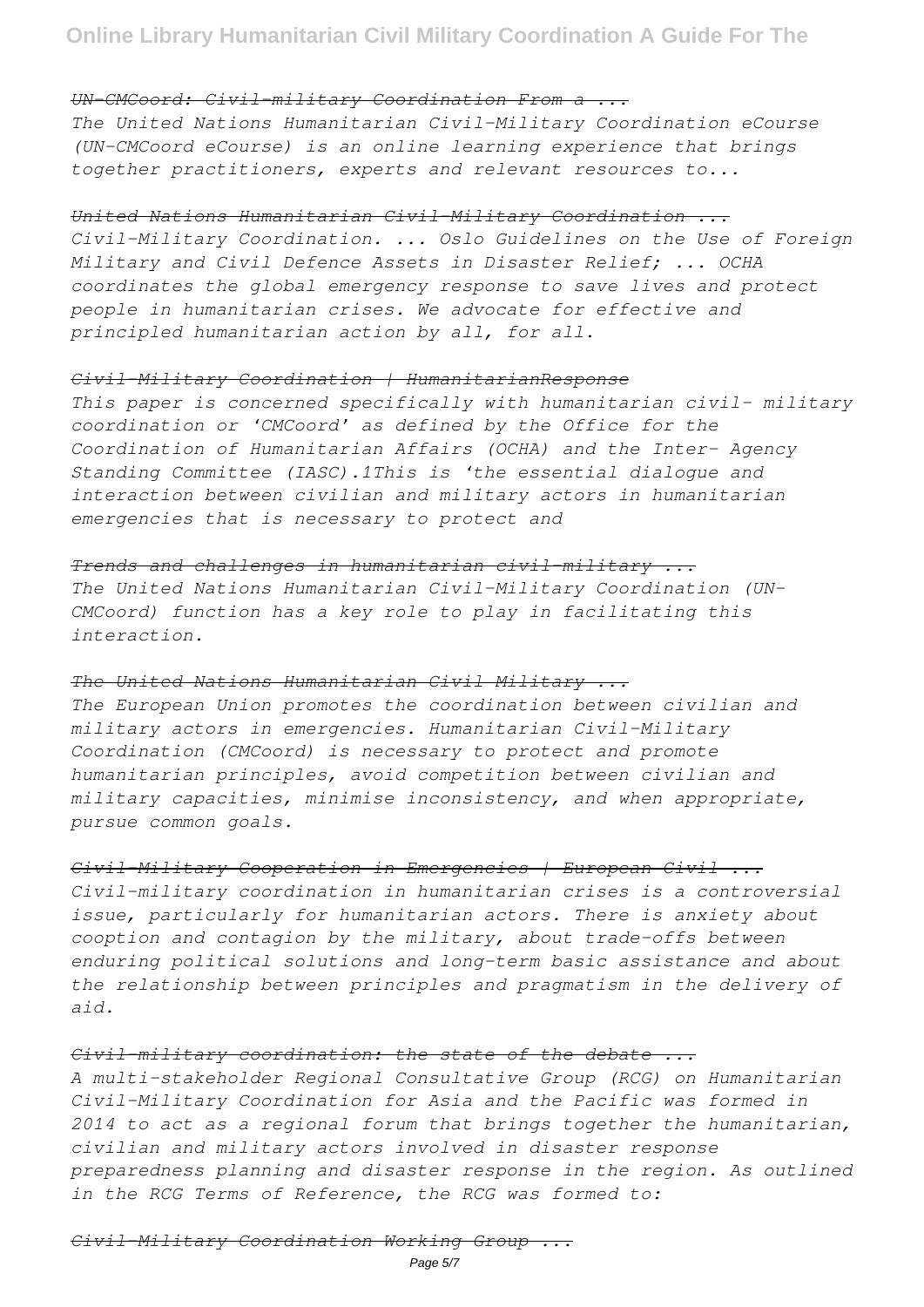*Serves as a senior operations and policy officer, focusing on Humanitarian Civil-Military Coordination as part of OCHA's overall humanitarian coordination mandate; helps prepare supports UN Civil...*

#### *UN Careers*

*Humanitarian Affairs Officer/Civil-Military Coordination (TJO), P3 (Temporary Job Opening) Job Code Title: HUMANITARIAN AFFAIRS OFFICER: Department/Office: Office for the Coordination of...*

#### *UN Careers*

*Civil-military coordination is efforts to coordinate activities in peacekeeping or humanitarian assistance missions during United Nations (UN) operations. Civil-military cooperation seeks to gain unity of effort among military forces, police agencies and civilian organizations engaged in such operations.*

## *Civil-military coordination - Wikipedia*

*By operational volume and finance, humanitarian action is overwhelmingly a response to the impact of conflict and violence on people. Armed actors thus occupy the humanitarian operating environment in a variety of roles, and civil-military coordination responds to the need for coexistence, mutual respect, and a certain degree of cooperation.*

# *Civil-military coordination - PHAP*

*However, in recent years civil–military coordination has faced a number of major and often interconnected challenges, including expanded international intervention in fragile and conflict-affected states, the increased frequency and scale of natural disasters related to climate change and the rapid proliferation of humanitarian actors.*

## *Civil-military coordination: the search for common ground ...*

*It addresses coordination between civilian humanitarian actors and official, internationally deployed military actors involved in crisis response work. It may also serve to guide humanitarian health actors that are coordinating with national militaries within their own borders and with civil defence and civil protection units.*

# *Civil-military coordination during humanitarian health action*

*Over the past two decades, the field of humanitarian civil-military coordination (CMCoord) has developed with the strategic aim of promoting effective and efficient humanitarian action, especially in contexts where it is necessary and appropriate to incorporate military and civil defence assets into humanitarian assistance and disaster relief operations.*

*Re-assessing the Civil-Military Coordination Service of ... civil–military coordination is critical to protecting humanitarian principles and, therefore, ensuring an effective humanitarian response. UN-CMCoord officers or focal points facilitate the*